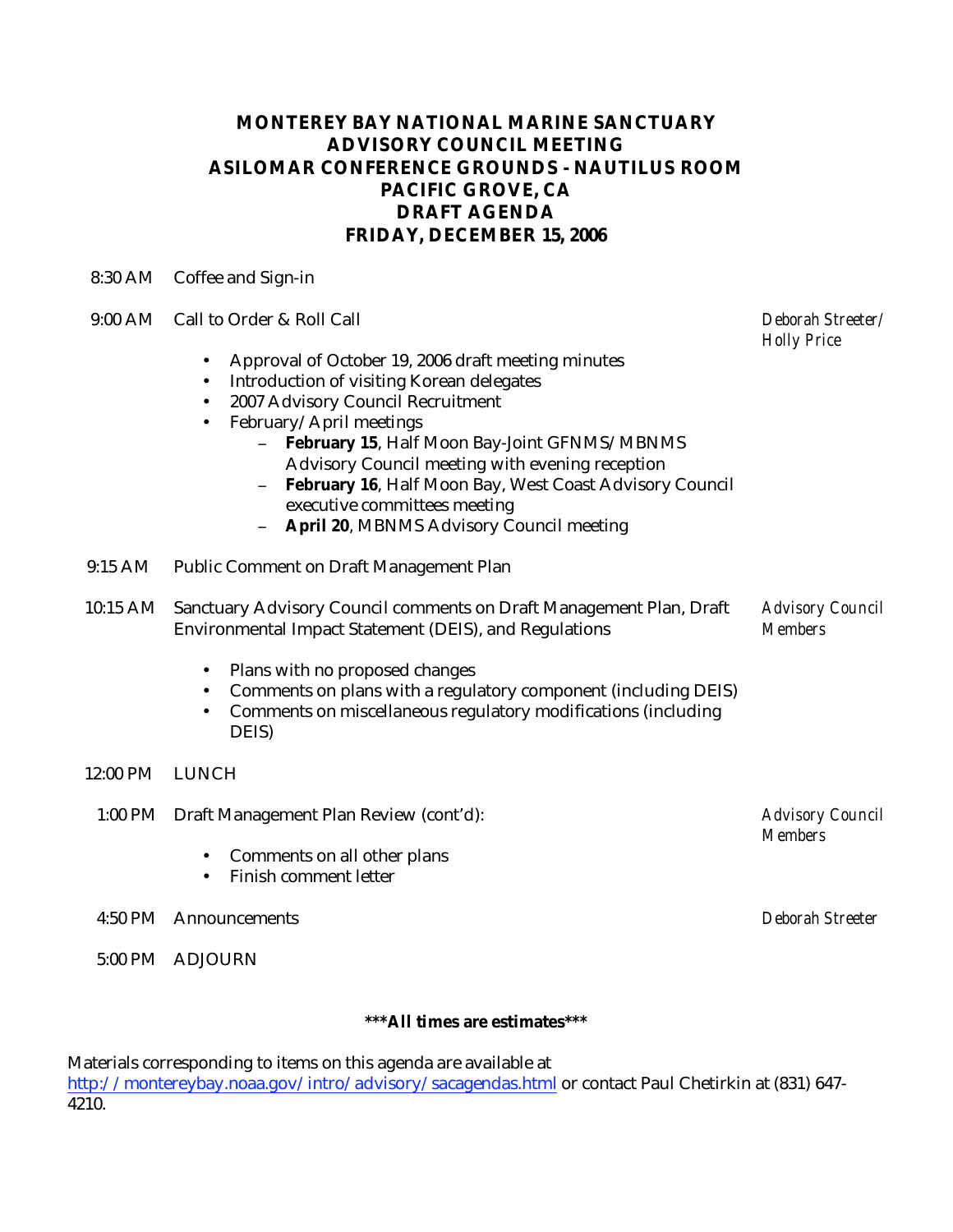## **Directions:**

Take highway 1 to the Pebble Beach / Pacific Grove exit, turn right on Holman highway / 68 West. Stay on Highway 68 West/Holman Highway for 3.5 miles until it becomes a city street called Forest Avenue. Continue on Forest Avenue for about 1 mile and make a left turn onto Sinex Avenue. In just under 1 mile, Sinex Avenue ends right at the front gates to Asilomar. Pass through front gates (one way street) and take first left passing Phoebe A. Hearst Social Hall (on right). Take first left passing Merritt Hall (on left). Take right towards "Sea Galaxy" Complex and park. Meeting is in Nautilus Room.